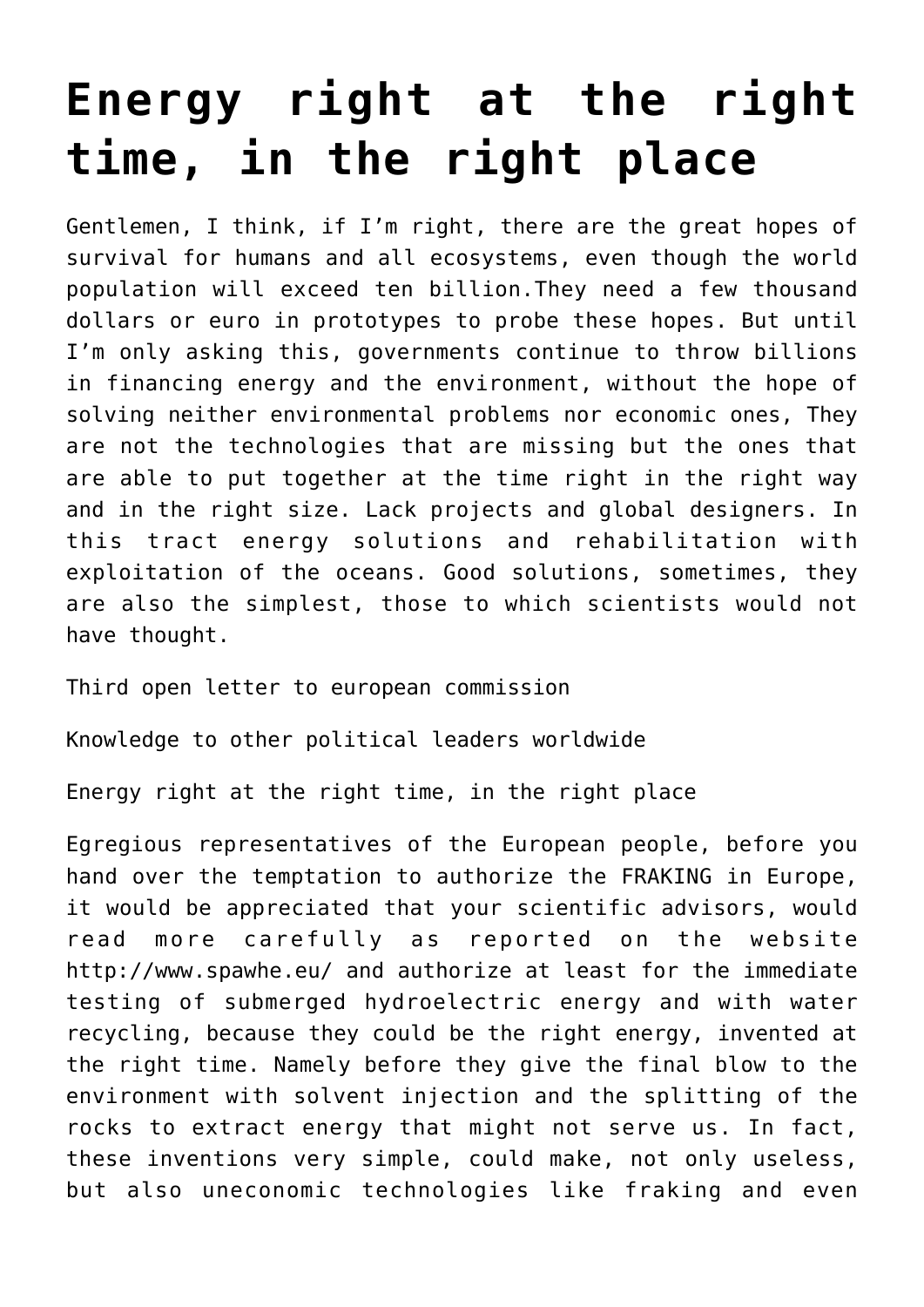traditional drilling of the seabed. which, although less damaging for the inevitable oil spills, in addition to those that disperse tankers, have always been a perennial danger to all ecosystems.

Unfortunately, I know, I will not have answers. Your scientific advisors there are used to having the best, but to settle for the lesser evil. I hope they have all taken their responsibility for not believing on what previously reported, not only in the recent letters addressed to you but in the various letters sent to many European offices and worldwide. If they did not believe in problems that can touch, it's even harder to believe that these new energies based on synergies between pumps and turbines and in my opinion, also on the correct interpretation of the principles of Bernoulli and Pascal. Even these solutions have collected only silence. Probably, in Europe and in the world, the experts, scientific and not, do not like to deal with a simple retired for unknown reasons. For this, I turn again to you who have been democratically elected by the people. Even if you answer, do not respond as representatives of the Italian people, people like myself, who devote their time to the study of solutions to public utilities, believe that even you make your job well. At least from my point of view, on the environment and energy, were all wrong, neglecting and delaying the study of environmental solutions and financing energy incomplete and uneconomic. Even the biological energy and hydropower, which could be above all suspicion, are not exempt from criticism objective: the first is not combined with the recovery of the heat sources that are wasted and the production of alkaline waters, the second can be produced more economically and practically without hydraulic jumps and without causing danger of floods.

Hydropower submerged and that with recycle of water, could be invented, with major dimensions and some artifice soon as they were the electric pumps and turbines but with the inventions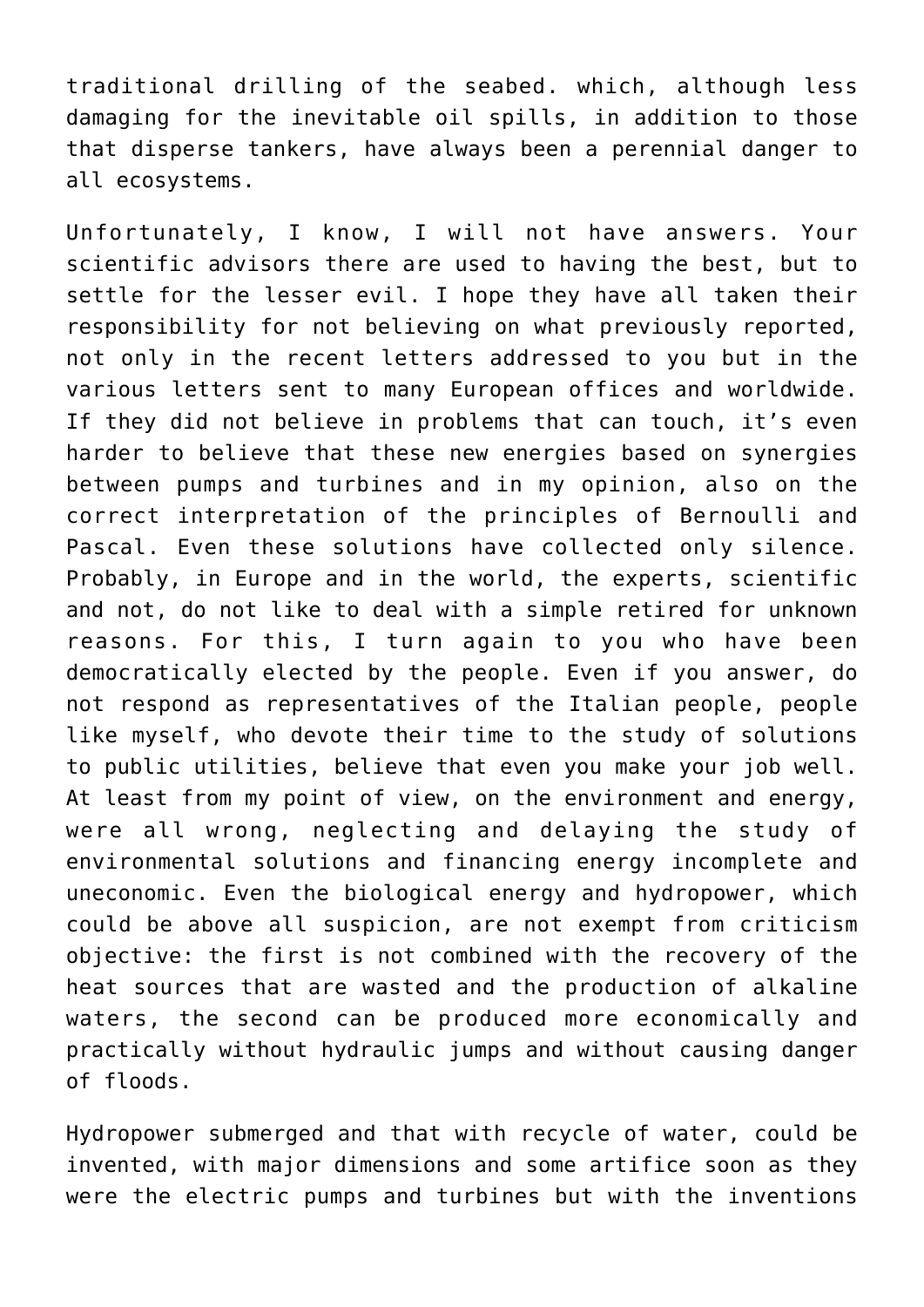of elettrompe submerged, to which, in place of the motor can be coupled optionally alternators that produce electricity, today there are great possibilities for these applications. So the same pump can also operate as a turbine, if fed in the opposite direction to the normal flow of the water and we have a very wide choice of machines that coupled together, with reduced dimensions, can produce energy where it is needed. Above all this energy comes at the right time, when the fossil fuels, beginning to decline, have stimulated the development of ever more invasive technologies, as the FRAKING, to which Europe has so far resisted. We do not know how much longer he would, with scientific advisors who have agreed to clean fossil energy with CCS and invalidate patents, which would take the CO2 in favor of the environment. But they have also ignored hydropower submerged and submersible. It 'true that I speak on this occasion, but I have already written on Linkedin, sent letters and presentations published on the website http://www.spawhe.eu/. However, with these inventions, the poor countries of oil resources, such as EUROPE, which have at least common sense, they ended up aggravating the balance of payments and also to import nuclear power from neighboring countries. All the energies of the past and present cost more hydropower submerged and recycling of water, because the hydrostatic power is always and universally considered in Hydraulic calculations, but never used for energy productions without hydraulic Jumps. Today young people can not find work only because the ruling class world does not want to admit mistakes and defends himself with silence from sustainable designs. If they agree to correct the mistakes made on the depuration and the production of fossil, biological, hydro energy and industrial, young people could start working in mass immediately. Not to build houses, roads, dams, bridges, appliances, Mose, EXPO, that do not serve, but to build works that help to protect nature and rational management of the environment, while producing energy and consumer goods. Existing technologies are good but the main plants have been designed based on outdated principles that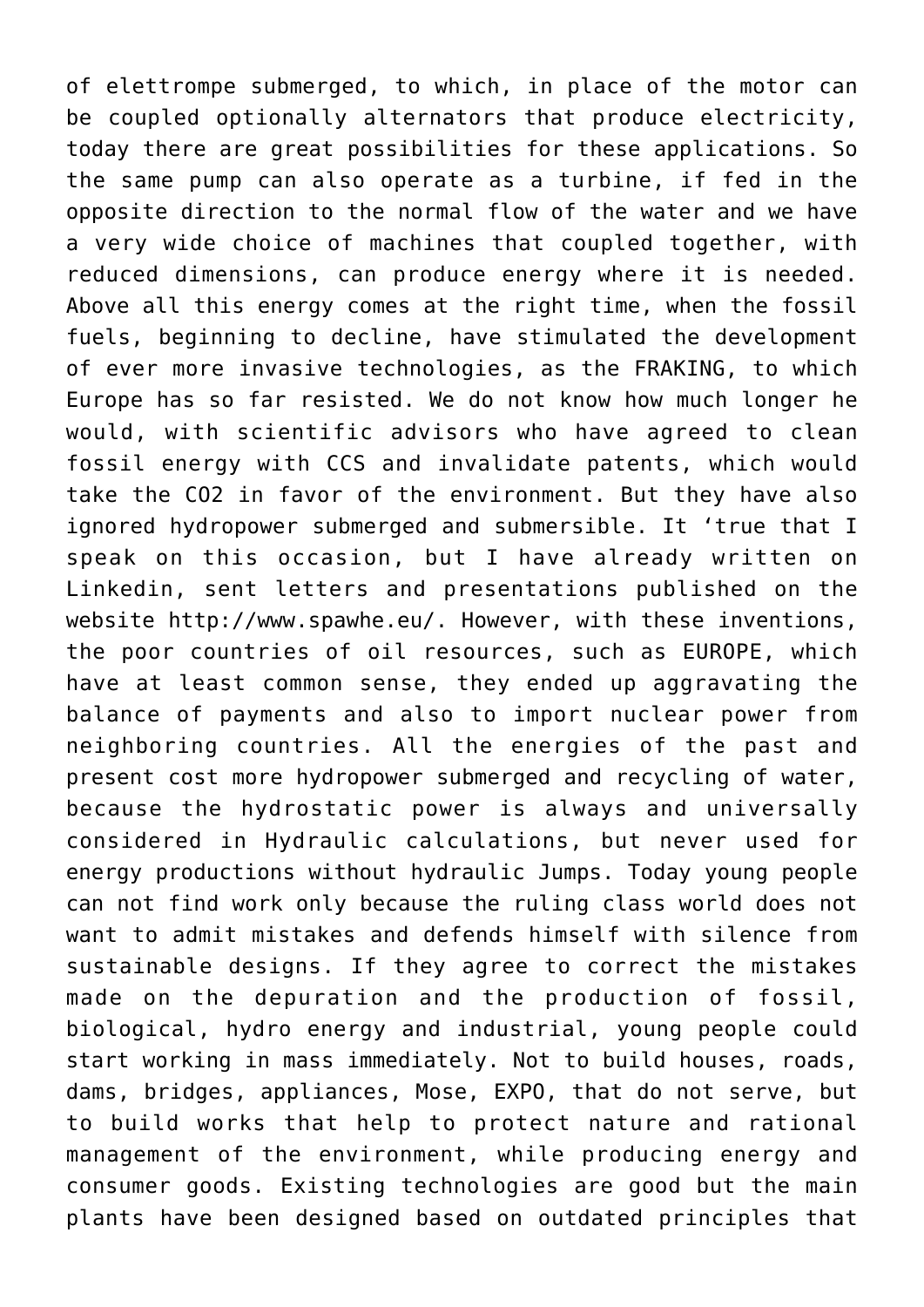were acceptable when not yet known the global solutions, invented by myself. Today must be changed, breaking down and turning chimneys, sewers, treatment plants, heating plants, saving what little we can save. Whether we like it or not we have allowed the development of a society that has ruined the environment and allowed the enrichment of a few and the moral degradation. Changing environmental and energy solutions is the first step to restore the well-being and social morality. In addition to the philosophical, religious, political principles, there are also the principles of "Ethics" less known. If people interpret their own use and consumption even religious ones, you can imagine in what role unimportant are relegated ethical principles. In particular, professional ethics. This ethic has led me to follow the pollution of water and air step by step, until they meet in new installations which do not exist, so they purify each other. This concept led to the conception of energy protective environment that allows the production of alkaline waters while producing fossil fuels and biological. Who has been silent on energy protective of the environment, if not ignorant on the subject, it is clear, that does not have professional ethics. I am still certain that the global systems are not there yet aware of the real leaders who make history, because they would certainly have understood. Otherwise they would have examined the subject to avoid continuing to make a bad impression in front of people in the meetings of world summits on the environment and energy.

 But exhausted the subject of synergies between water, air, fossil and biological, I tried new synergies between the technologies to show that the way forward is the one of synergies. In fact, even hydropower submerged enables important synergies between hydrostatic pressure, kinetic energy, pumps, turbines, physical and biological phenomena. The same can be said of the floating pumping stations to produce artificially the phenomenon of up welling in the oceans. I am convinced that those who design industrial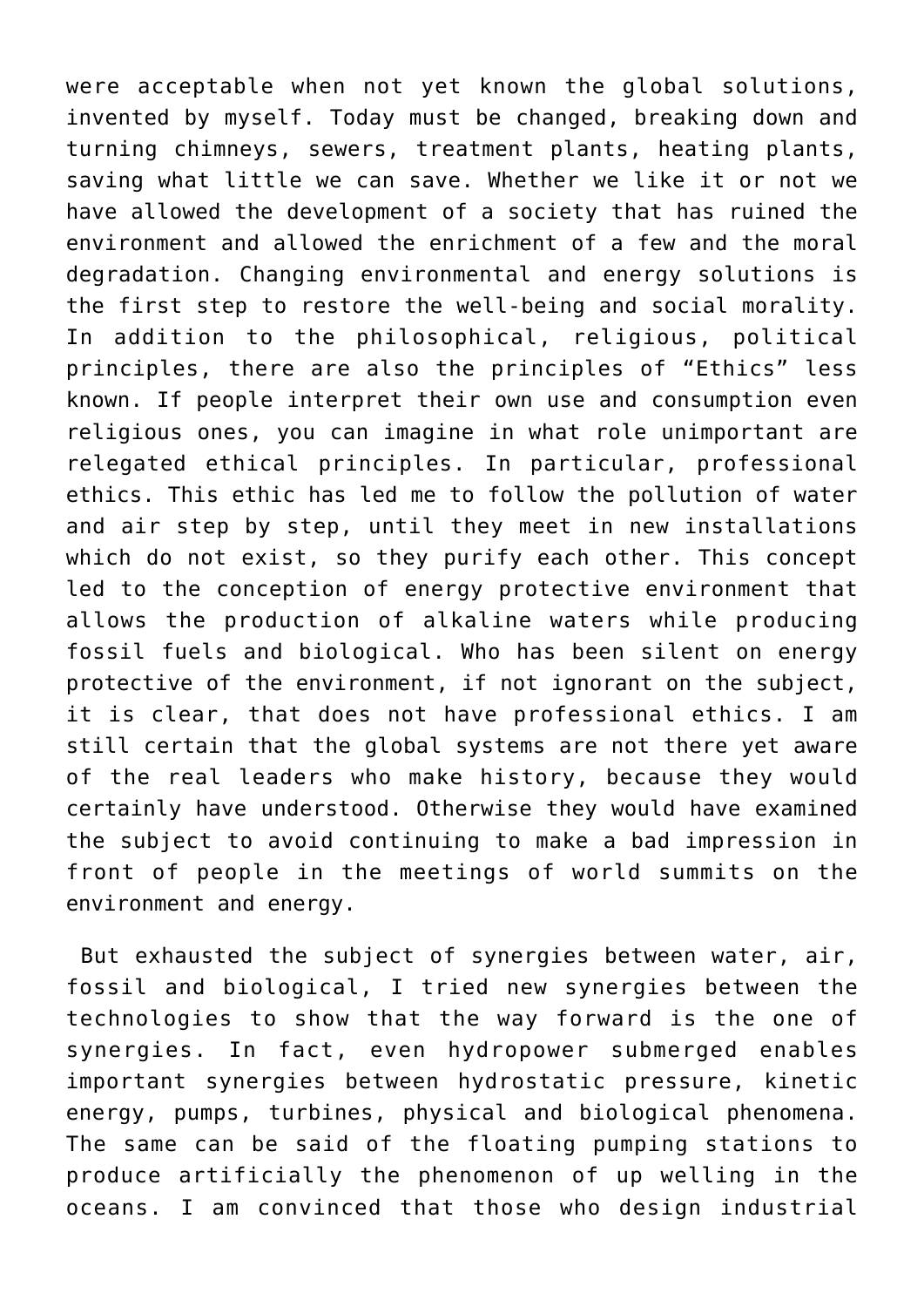facilities, environmental, energy, have much greater responsibility to the philosophers, writers, religious, because they produce words that express concepts that are important values only for certain categories of people, while designers d 'plants produce food, consumer goods, energy, purifications, labor and real wealth. But they also have enormous social responsibilities. In fact, if they plan to complete plants (closing all cycles) also create social justice, creating more jobs and a fairer distribution of wealth. If, instead, design subsystems, creating social injustice, damage the environment and future generations. I think that no philosopher has ever made these considerations and no designer of systems have seen their job in this respect so important. Designers work to order of the client or employer. The great potential of designing public have never emerged, although this is much older than industrial, just see the ruins of Pompeii where you learn the first systems to carry water in homes. Is not it strange to bring out the potential of designing public has had to intervene a private retirement designer. The reason is very simple, because the public sector does not have real designers, but researchers and managers, that deepen their experiences in the same direction without seeking synergies that are at the base of the global Environmental protection. Not even in the industry exist designers complete but they work jointly to improve the facilities and the product, in order to win the competition. Unfortunately, private industry does not compete in the global protection because it prefers to sell machines for the commercial environment that are usable only locally, not valid in the global systems. To bring out these deficiencies of the design public, myself had to do a long apprenticeship, during which I tried to meet diversified technologies to design, alone, global demonstration plants, at least as a pensioner. How could I have done? I had to invent of major orders, which nobody in the world would ever given to a simple technical employee. If I had not done, the global systems would not be discussed even amongst another fifty years. Currently it is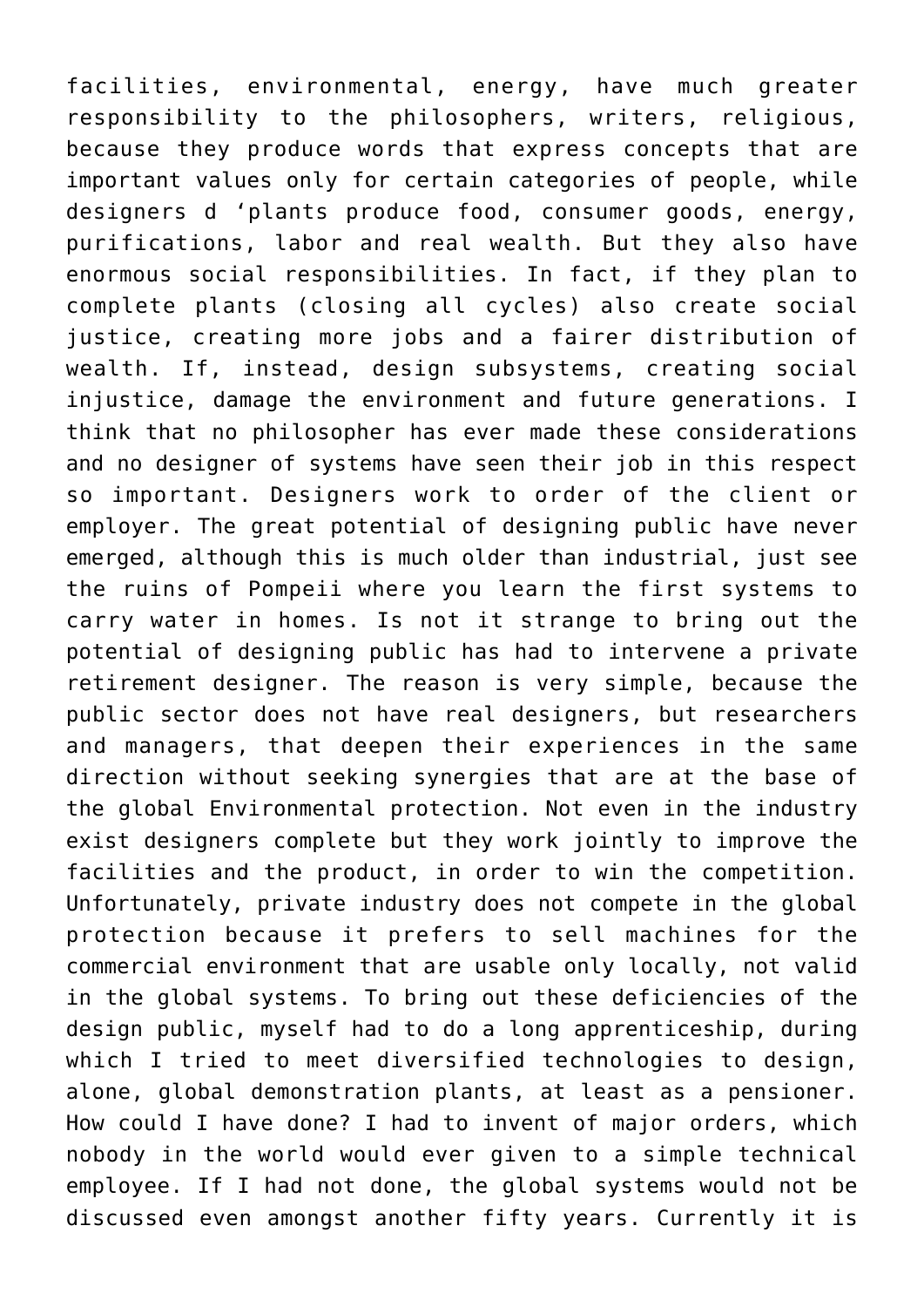not spoken for interest reasons of the private sector, and to hide the errors by public bodies. Meanwhile, work continues to move forward without coordination. The industry produces a good technology, but that does not serve to protect the environment and public design continues to build plants that produce local incomplete depuration, that aggravate global problems. Today it takes enlightened statesmen in every country in the worlds, who understand that environmental problems, employment, industrial production, need to be tackled together in the design global public, which can not be left to scientists, researchers and managers, but must to be tackled with a mentality that is both industrial and environmental. It is no coincidence that my works are born from twenty years of industrial experience and twenty years of environmental experiences.

I think that the truths covered up can come out only if I'm right on these new patents that should not correct the mistakes of the past but simply demonstrated with small prototypes of a few thousand euro, that an individual can accomplish. However, the requirements that the designer or the working group that pursues global objectives, are the patience and the ability to follow the main cycles and side to close them in the right way, at the right time and the right place. Does not mean that all cycles should be closed immediately in one establishment. The important thing is that they close also in a facility adjacent to or in another next. This is SPAWHE that even the global economy pretends not to understand, because it is the economy of a few at the expense of others and the environment.

As for the new hydropower, propose two solutions, but it would suffice even one to change radically, for the better, the world of energy worldwide. I ask you above all not to neglect all the forces in society. Especially pensioners, that if they find the strength and the will to propose solutions, they can do this by putting together experiences free from constraints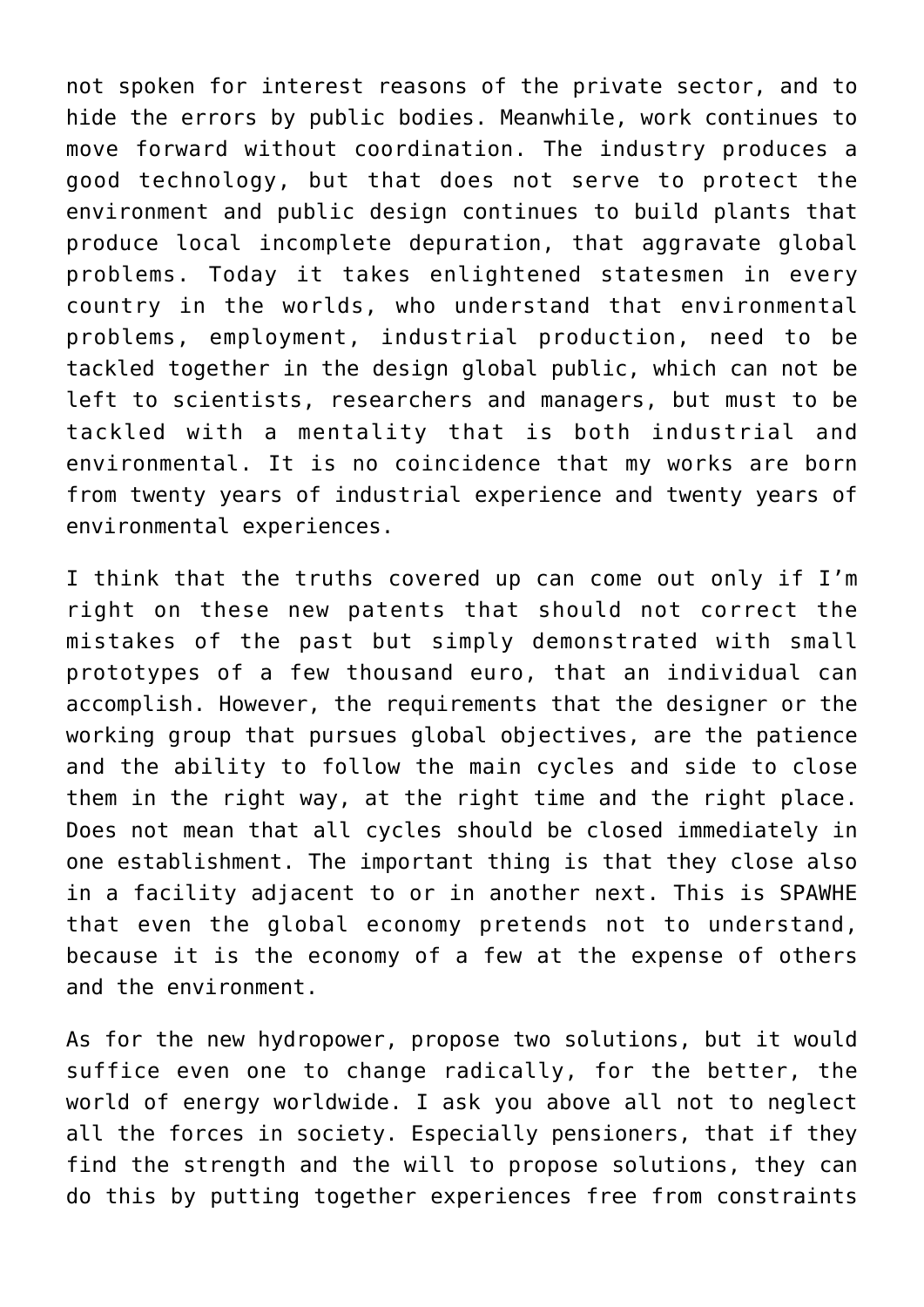of public and private enterprise. The policy should be noble art but me, decided not to vote for anyone because no one has shown the courage to respond with a democratic confrontation.

Naturally, if Europe is not interested in the exploitation of these patents they can also be internationalized by competitors from other continents. The undersigned, believe very much although the great potential of patents has no intention to steal more money to the family budget to collide with rubber walls and bureaucratic vested interests, which unfortunately prevail precisely in the areas where there is need for greater transparency.

In order not write a fourth open letter, also add the third deposit patent that does not cover the energy but immense potential food and environmental. With these inventions I think that I have concluded my work also an inventor, having no other incentive to produce new inventions, at least until I see the takeoff of a few.

1) CE 2014A000012 date of filing 06/10/2014 SUBMERGED HYDROELECTRIC PLANTS FOR ENERGY PRODUCTION, OXYGENATION OF SEABED (SHOS)

2) CE 2014A000013 date of filing 03/11/2014 VERTICAL HYDROELECTRIC PLANTS WITH RECYCLE WATER (VHRW)

3) CE 2014A000011 data deposito 03/09/2014 MARINE FLOATING PUMPING STATIONS FOR ARTIFICIAL WELLING (MFPSAW)

These Patent applications must be turned into an international patent within one year from the national repository, and within thirty months from the same date must choose partners in the countries in which to extend patents. All these steps have a cost that the private inventor can not afford. Either they change the laws and to private inventors have recognized the rights of authors as writers, therefore the inventions can use throughout the world or, in the case of public utility projects, some one must meet expenses bureaucratic,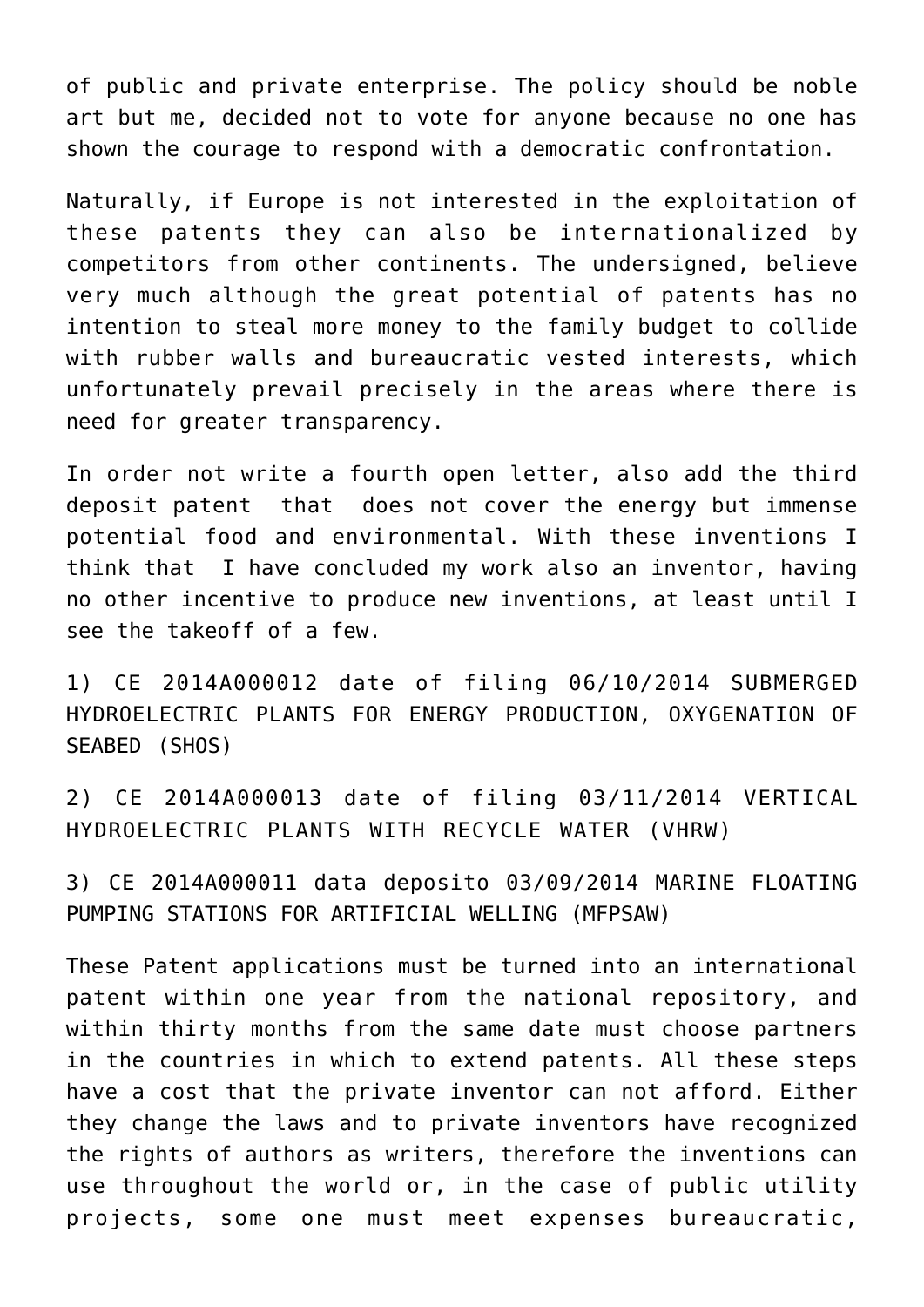experimentation and dissemination. I do not say marketing, because when it comes to installations of public utility, we can not speak of commercial products but of the complete works involving many companies at the same time that develop the country. Consider, for example, the induced activity that creates the sale in a foreign country of a plane, a ship built by a consortium of European companies, a power plant or a sewage treatment plant. These works can be assimilated plants that will lapse as international patents on 19. 05.2015, without the ruling class Italian and European Union have caught this obvious similarity, leaving them to decay, and these new plants that can not be achieved by individual companies. In fact, involving manufacturers of pumps, turbines, alternators, engines, electrical components, mechanical, floating systems, civil works.

1) SUBMERGED HYDROELECTRIC PLANTS FOR ENERGY PRODUCTION, OXYGENATION OF SEABED (SHOS)

Submerged hydroelectric plants for energy production, oxygenation of seabed (SHOS) is an italian demand patent (CE 2014a000012 dated 06/10/2014). Although there has long submersible pumps and more recently also turbines and pumps used as turbines coupled to power generators, no one has put together in this way to exploit the hydrostatic pressure after it is transformed into kinetic energy by means of the pump. The other systems producing hydropower exploit directly the kinetic energy by means of hydraulic jumps or waves. But the hydrostatic energy is recognized by Hydraulic principles of Bernoulli that say: the water level on the suction side of the pump is defined positive head and is subtracted in the calculation of the total head of the pump. In addition, these systems can be made subject to a depth level of floating craft and not affected by either of the waves that may damage them.

If we install an electric pump in a tube with an axial flow down deep in a wide basin and below it, in the same tube, insert a turbine connected to a alternator, we must provide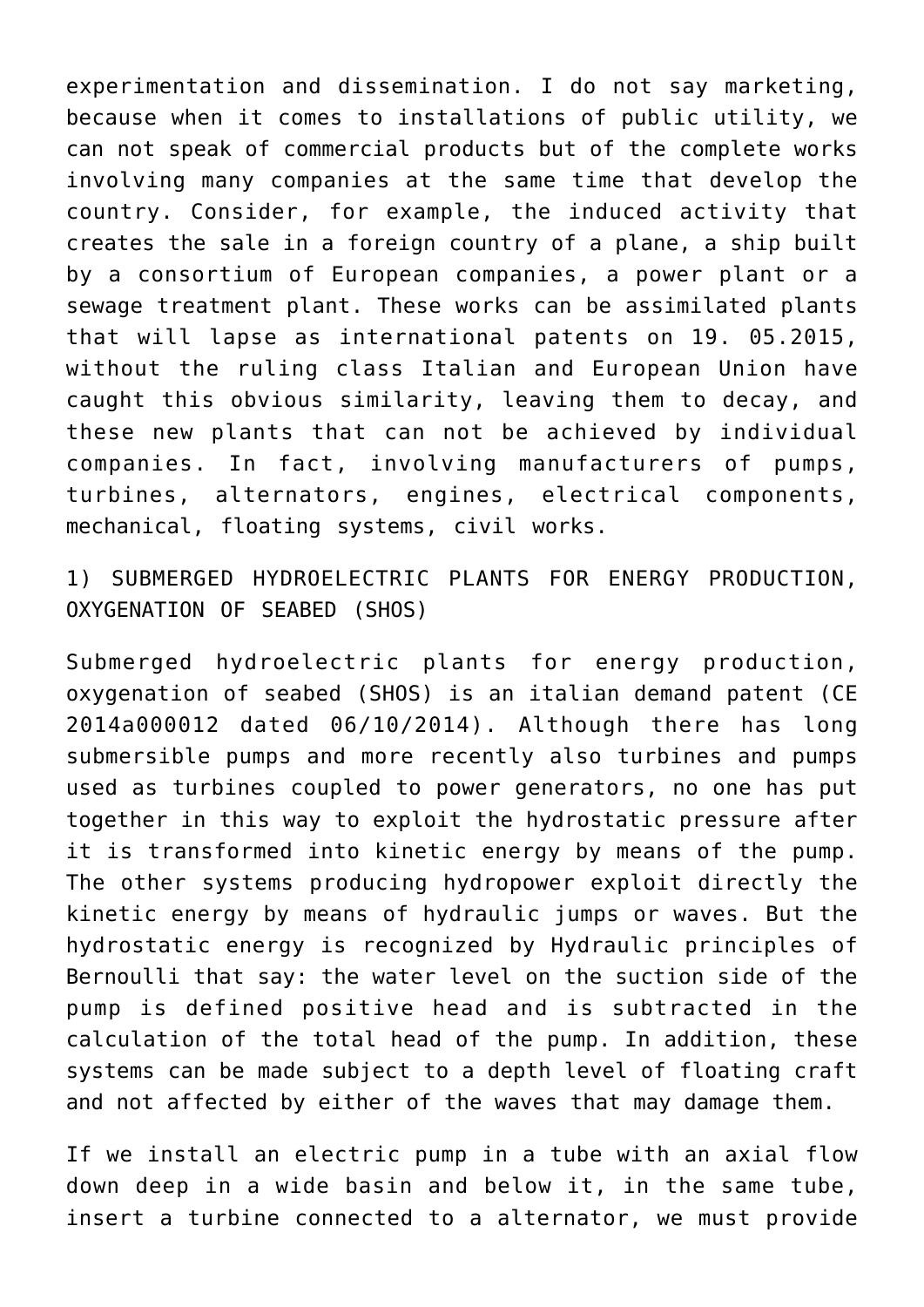the electric energy only for departure. After that, when the turbine rotates, produces an amount of energy much higher than that absorbed by the pump. The energy produced is proportional to the pressure energy related to installation depth ( $m * q *$ h). In fact, the rotation of the pump in the tube transforms

the pressure energy into kinetic energy (1/2  $*$  m  $*$  V<sup>2</sup>) pushing the mass (m in kg with V=m/s) in the turbine, whose alternator produces electrical current. They are opposed to the transformation of energy only the performance of the machines and the pressure losses in the hydraulic hose of a few tens of meters, which are negligible. Obviously, almost all the energy is used by the turbine and the residual energy is dissipated in the seabed, but brings in it the oxygen of surface water. It is important to note that the water that feeds the pump which, in turn, feeds the turbine, thanks to intubation, is separated from the surrounding water and can have its own specific hydrostatic pressure which is transformed into kinetic energy concentrated on the blades impeller as terrestrial plants. Therefore, the implants can be sized hydraulically with the principles legislated by the Bernoulli ". This is very important because without intubation of the pump that feeds the turbine would have had only a recycling of water around the pump and the turbine without the production of energy, since it would not have created a gravitational flow separated from the static mass of the water of the basin, which starts from the surface layer of the water.

This idea can have a huge impact for the large amount of clean energy that can produce, for environmental benefits producible by oxygenation of the seabed and the rise of the sedimented nutrients that feed the amount of food for fish species, for the development of employment due the construction of the facility and floating platforms that support them, that will be realized in the shipyards that have no work and then towed and assembled on site. But these systems can be used in many plants to be built in the water that do not exist today, described in others tabs of competition, such as: Coastal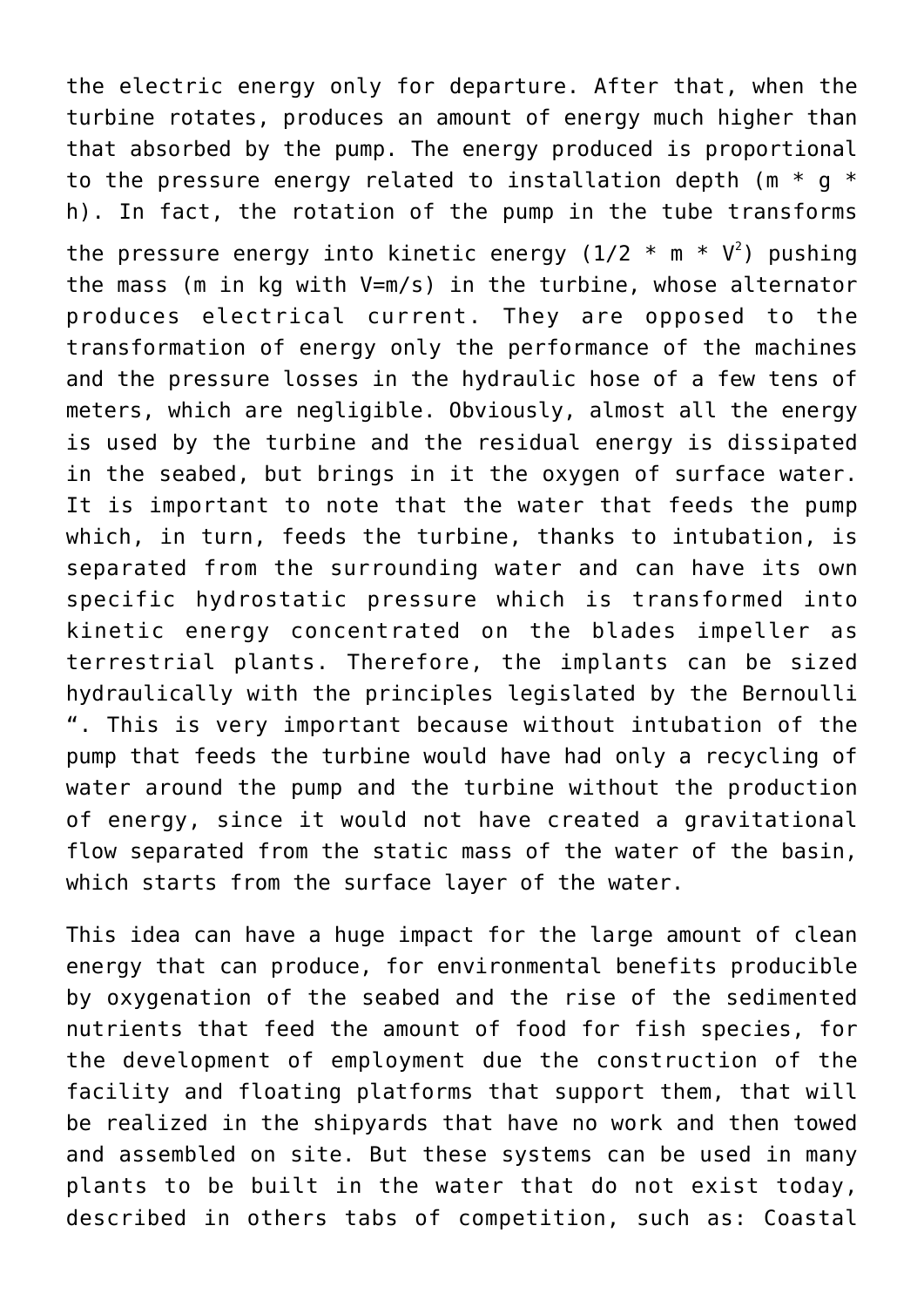water purifiers of seas and lakes (CWPSL; marine floating pumping stations for artificial welling (MFPSAW); floating villages for work activities and tourism (FVWT); floating ponds for chemical precipitation of oceanic calcium carbonate (FPPCC). This energy, which was always under the eyes of all without anyone noticing, probably, is the energy more economical and practical in the world, having no need of major infrastructure such as reservoirs and dams, large spaces (such as solar) and even to be transported and refined as fossil energy, with all the environmental risks and costs involving these operations. This energy, though never been realized is ready and can be carried anywhere and in any size seas in lakes and reservoirs, of any size, being the pumps and turbines already produced as standard as the other elements necessary to achieve the plants, including floating systems. It must be especially public bodies to promote clean energy and protection of the environment by encouraging experimentation and supporting trials and patents of small inventors who can not support themselves.

## 2) VERTICAL HYDROELECTRIC PLANTS WITH RECYCLE WATER (VHRW)

Vertical hydroelectric plants with recycle water (vhrw) is an italian demand patent. They are characterized by flanking of two hydraulic circuits: primary and secondary; each circuit contains a pump and a turbine inserted in series. The main circuit includes a special piece flow separator which divides the flow into four or three areas, which allows to supply the main electric pump with two separate streams, of which, for example, a carries 75% of the flow recycled, with low pressure and the other 25% with the high pressure, powered directly by the maximum hydrostatic level. These two flows are added together directly into the body of the pump in rotation, for which the turbine which follows the pump, is fed with 100% of the flow and the maximum hydrostatic pressure. The alternator produces 100% of electric energy. At the exit of the turbine 25% of the flow is diverted into secondary turbine which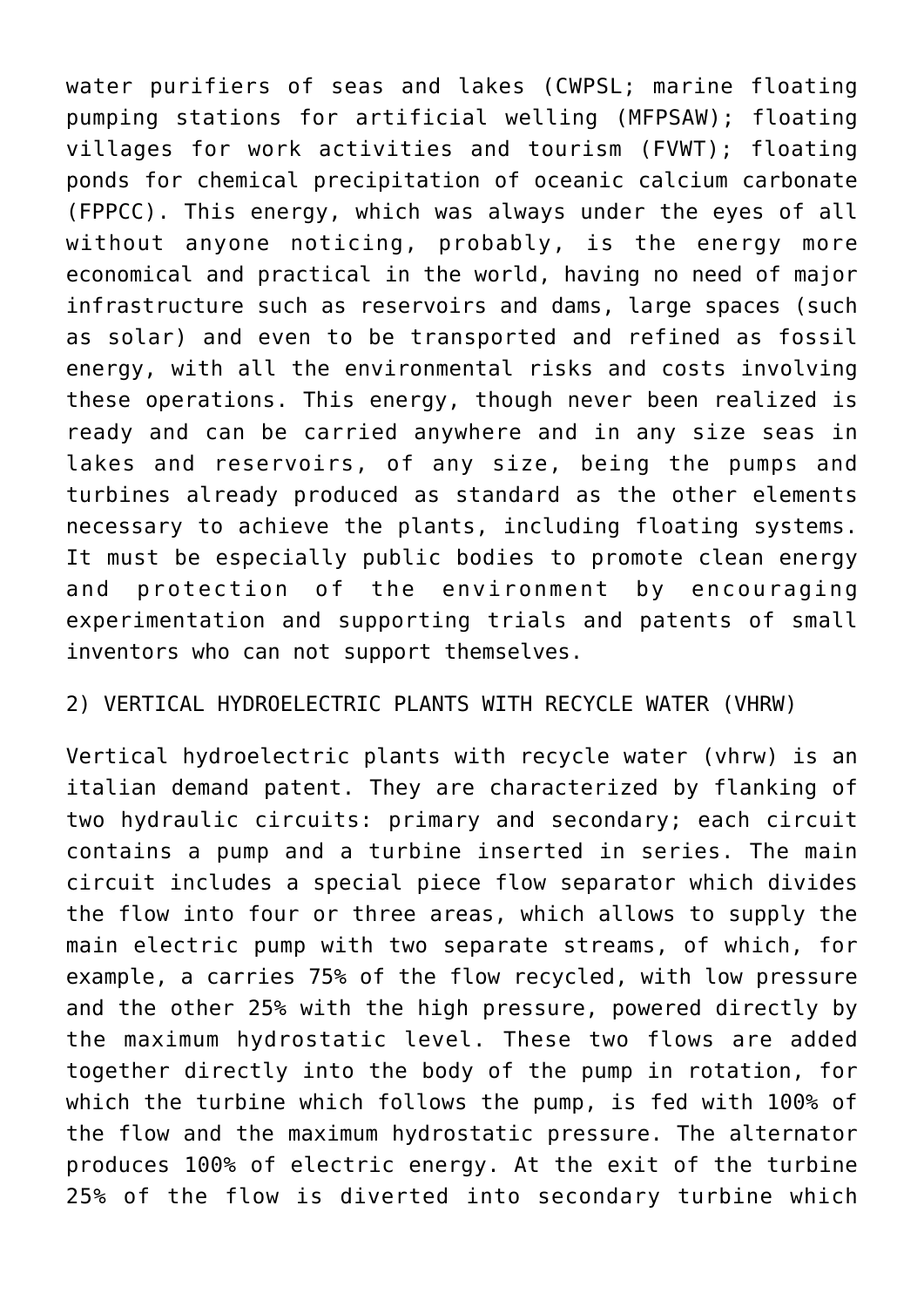dissipates the residual energy producing another portion of electricity and discharges water in a tube to atmospheric pressure where a pump raises again the flow diverted to the maximum hydrostatic level. In this way, in the recirculation circuit that returns to the main pump is freedom of the volume necessary to re-enter the pressure energy

VHRW. is innovative because it aims to recycle water to produce hydroelectric power. In fact, to ensure the maximum operating pressure in a recycle loop is not necessary to renew all the water that circulates but only one that serves to overcome the hydraulic resistance of the circuit. This is the reason for which have carried two flows with different pressures that have been inserted directly into the body of the pump in rotation, allowing to have 100% of the flow and the pressure serving to the turbine to produce mechanical energy, which is given by the unit pressure (kg / cm2) for the water passage section (cm). In fact, the pressure that enters a circuit for Pascal principle expands in all directions, but being the flow of water uni-directional, the kinetic energy and pressure both focused on the blades of the turbine located downstream of the pump (only to simplify the concept we renew the pressure based on the number of partitions of the support of the impeller of the pump, which typically are four or three and permit, without adaptations, to renew the 25 or 33.33% of the flow, but in the case of the exploitation of a high hydrostatic head, we can renew also a lower amount of flow, eg. 10%) This system although produces less energy than without recycling is equally important because it can have more urban applications, saving the costs of transporting energy and even of large hydraulic works. The hydroelectric energy with water recycle can free the city from pollution fossil, more of solar and wind energy because it costs less, is less bulky and can also be integrated with modern heating and air-conditioning systems (HCIE) described in other tab of the search partner.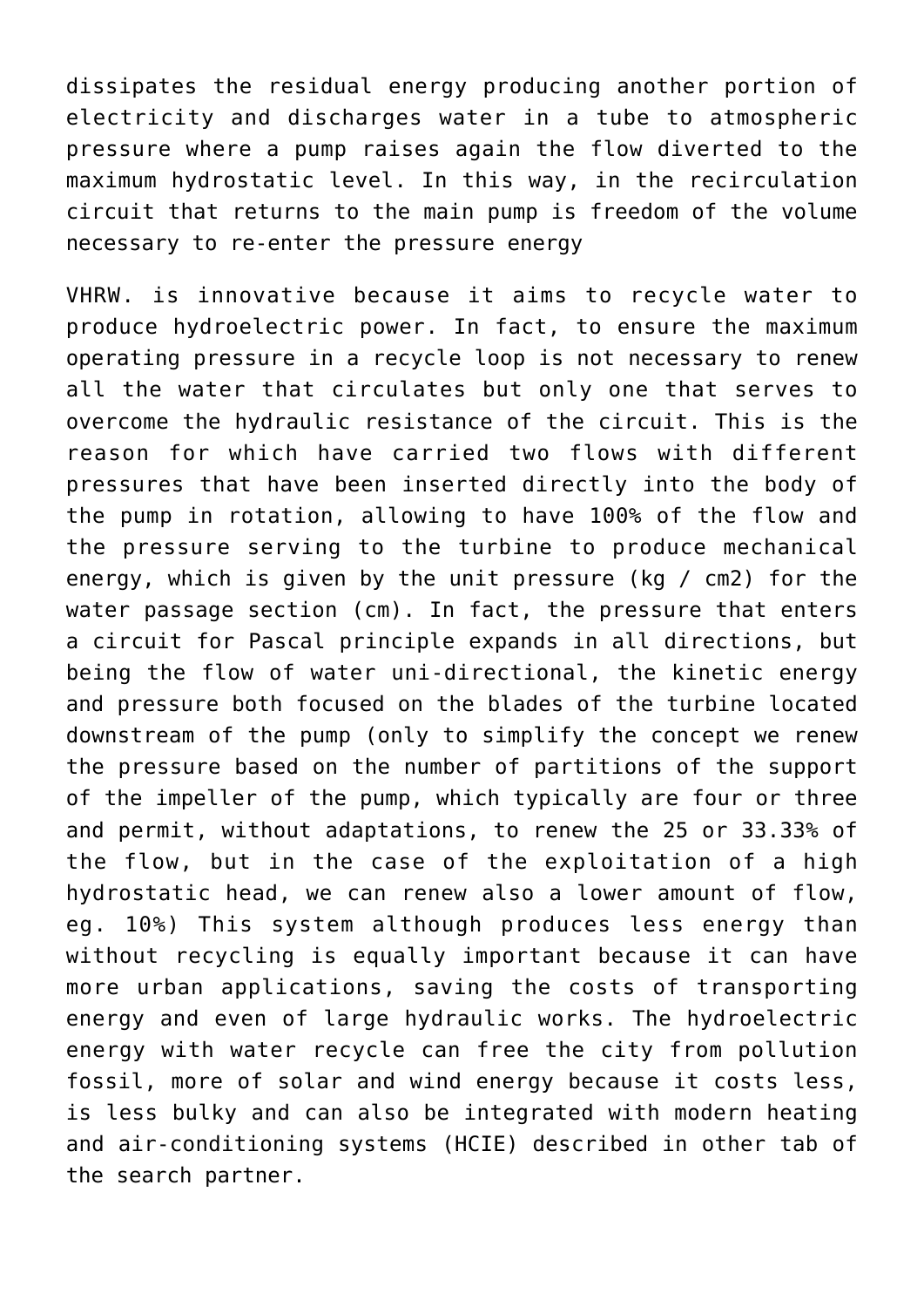VHRW can have a great impact worldwide both for the large amount of clean energy that can produce, both for the effects of environmental benefits, especially in urban centers, both for the development of jobs due to the construction of plants that will work in many industrial companies for the construction of pumps and turbines, but also to small and medium enterprises, for the setting up of the plants in the urban area. These plants can be constructed immediately, existing state of the art all the necessary components, in particular by using two electric pumps and two turbine coupled to an alternator, of different sizes. It's only necessary to put them together and made a complete circuit, which to occupy less space, is constituted, starting from the top, by two concentric tubes, of which the inner one contains the secondary turbine and the lifting pump flow for the renewal of pressure and the outer one acts as a water storage tank. Below the large pipe is inserted recirculation circuit with the flow divider consists of a tube containing the separators mounted directly on the pump for recycling. Holes on the wall of the tube splitter let in the water for renewal of pressure in a single sector. Under the recirculation pump is mounted the turbine, at the exit of which a portion of the flow (25%) is diverted to the secondary circuit, while the rest again returns the flow divider of the recycle pump. This circuit allows the production of hydroelectric energy without consuming water and can circulate hot water in winter and cold in summer connecting to the geothermal pits with low enthalpy, contributing to climate mitigation, outside and inside the houses. In other cases It can be too accompanied to the distribution of clean water with energy production. Infact, the urban water towers, which would perform the dual function, may be more numerous than those present reducing the number of private autoclaves where the water stagnates without recycling also for long periods. Instead, recycling of water required for energy production also produces a beneficial oxidation, to the benefit of consumer health. Poor countries with oil resources, probably, have finished aggravating the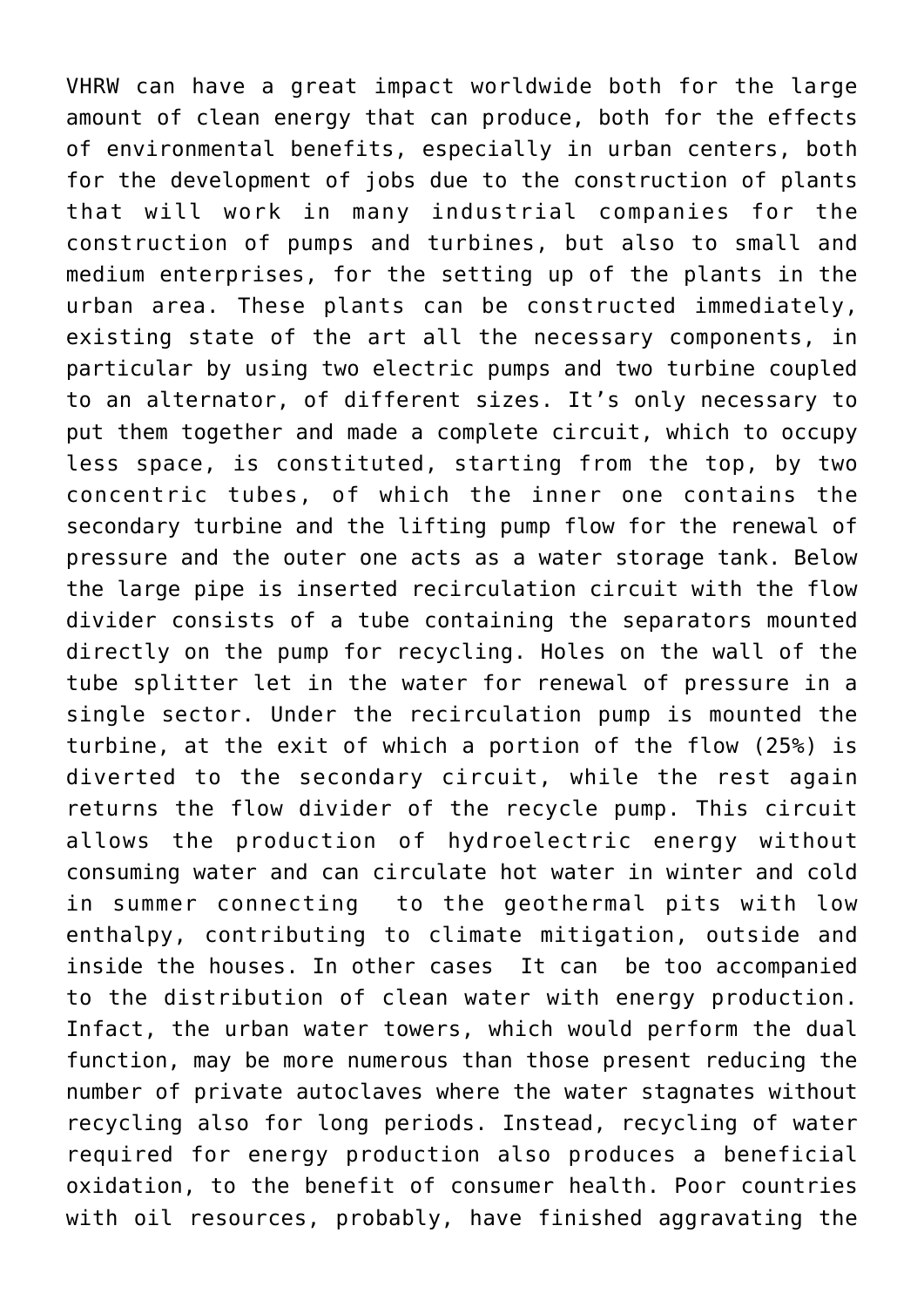balance of payments and also to import nuclear power from neighboring countries, along with solar panels and wind turbines. All these energies are more expensive hydropower submerged and water recycling.

3)MARINE FLOATING PUMPING STATIONS FOR ARTIFICIAL WELLING (MFPSAW)

(The rehabilitation and exploitation of the oceans)

is a italian patent application . The inventor thinks that state of art in the exploitation of marine resources has been conditioned by the hard access to the deep of the seabed. for this reason he thought of this system that is mounted from above and does not require maintenance in the deep waters, since there is no mechanical or electrical parts immersed in depth.

 The phenomenon of the descending and ascending marine currents, known as "down and upwelling", (where it happens) produces wealth and well-being even though, unfortunately, it happens naturally in a very small part of the world, because it need that many factors have to coincide like the intensity of winds and their direction or the structure of the continental slope. The solution that we propose it's ideal because it plays artificially the natural system. By using unsinkable floating systems and a right interpretation of hydraulic principles, we can create and re-produce this phenomenon in all oceans far away from the coast, where do not occur wave motions that would destroy the plants.

 Apart venturi pump, invented by Physicist John Venturi lived from 1746 to 1822, no applications are known to have tried to raise this way the nutrients and carbonates from the seabed, although the applications of this system are many but generally used in smallapplications, especially for the determination in water flowspercentages of gas and chemical elements. In this case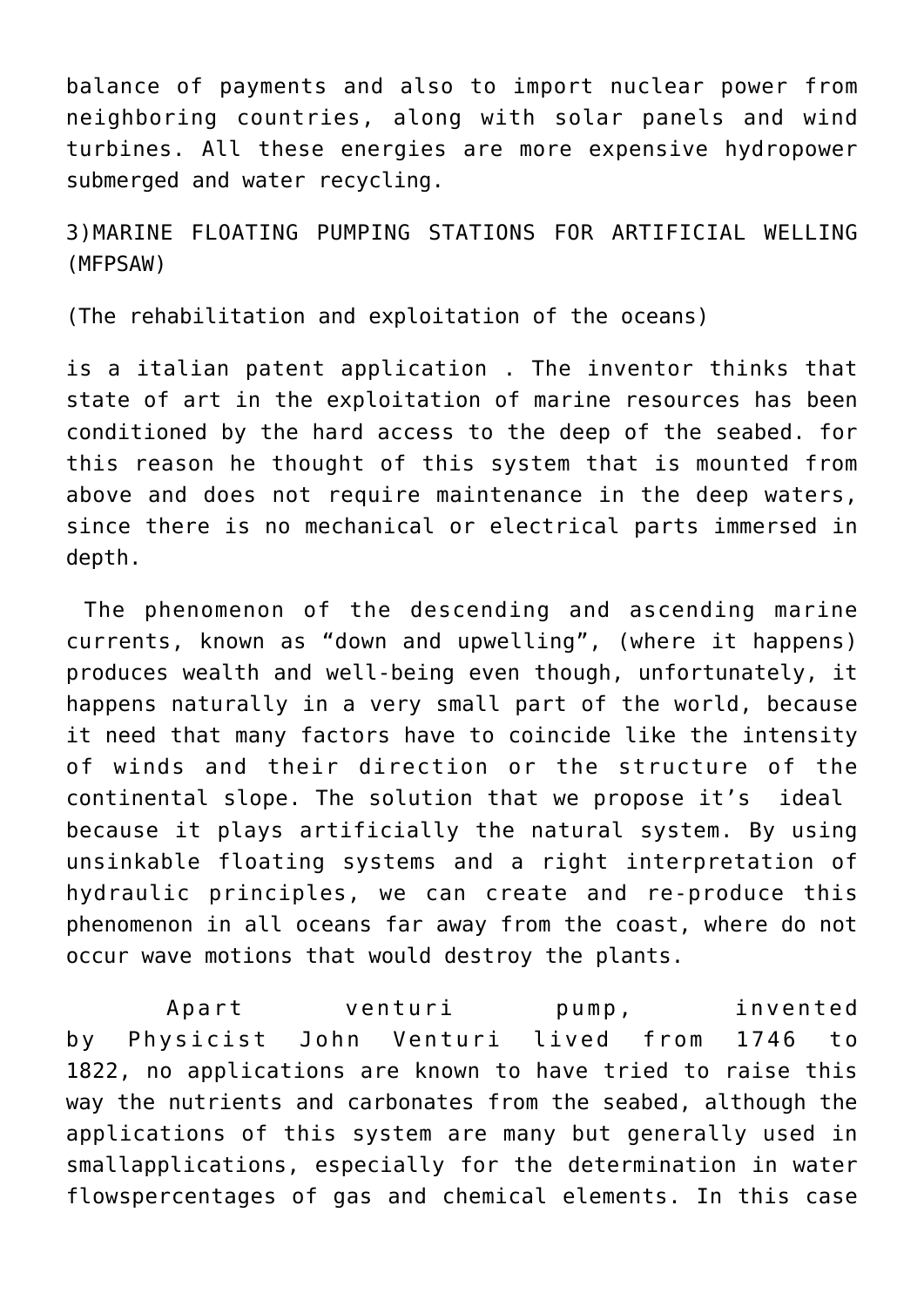however, the pipes must be large, stiffened with tie rods that connect to the upper platform, which must be anchored to the seabed, that to overcome the compensation line of the carbonates, below which the same are definitely solubilized, you must descend at least 4000 m In these deep not worry the hydrostatic pressure acting on the tube descent and ascent which is offset since the tube full and completely immersed in water. Instead worries the unitary stress on the section of the pipe due to the weight of the pipe itself as depth increases, so it is necessary to realize the tie rods which support the individual pipe sections from the upper platform, but these rods also serve to stiffen the structure against the decline that can be induced currents and by physical stress due to large cetaceans.

MFPSAW can have a huge impact large amount of feeding it can produce in view of the growth of world population and the development of employment for construction of floating platforms and the birth of immense work activities in great ocean surface. But you can also hypothesize artificial islands with ground water desalination plants reported and homes to house the workers engaged in fishing and fish processing. Obviously these islands will also become tourist. But above all we must not neglect the great contribution that can give MFPSAW bringing to the surface a greater amount of carbonates, whereas the oceans with the advent of the industrial age and the release of greenhouse gases into the atmosphere from PH average 8.25 are dropped to the current PH 8.1 which represents a loss of alkalinity by about 30% whereas the curve acidification is logarithmic. Considering also that the first part of the curve is almost horizontal, losing another 30% of alkalinity will be at a rate much higher than the previous year, if we do it to create systems that combat the phenomenon in the oceans, as MFSAW and others on the ground described in htt://ww.spawhe.eu

The realization on large-scale of MFPSAW is essential to